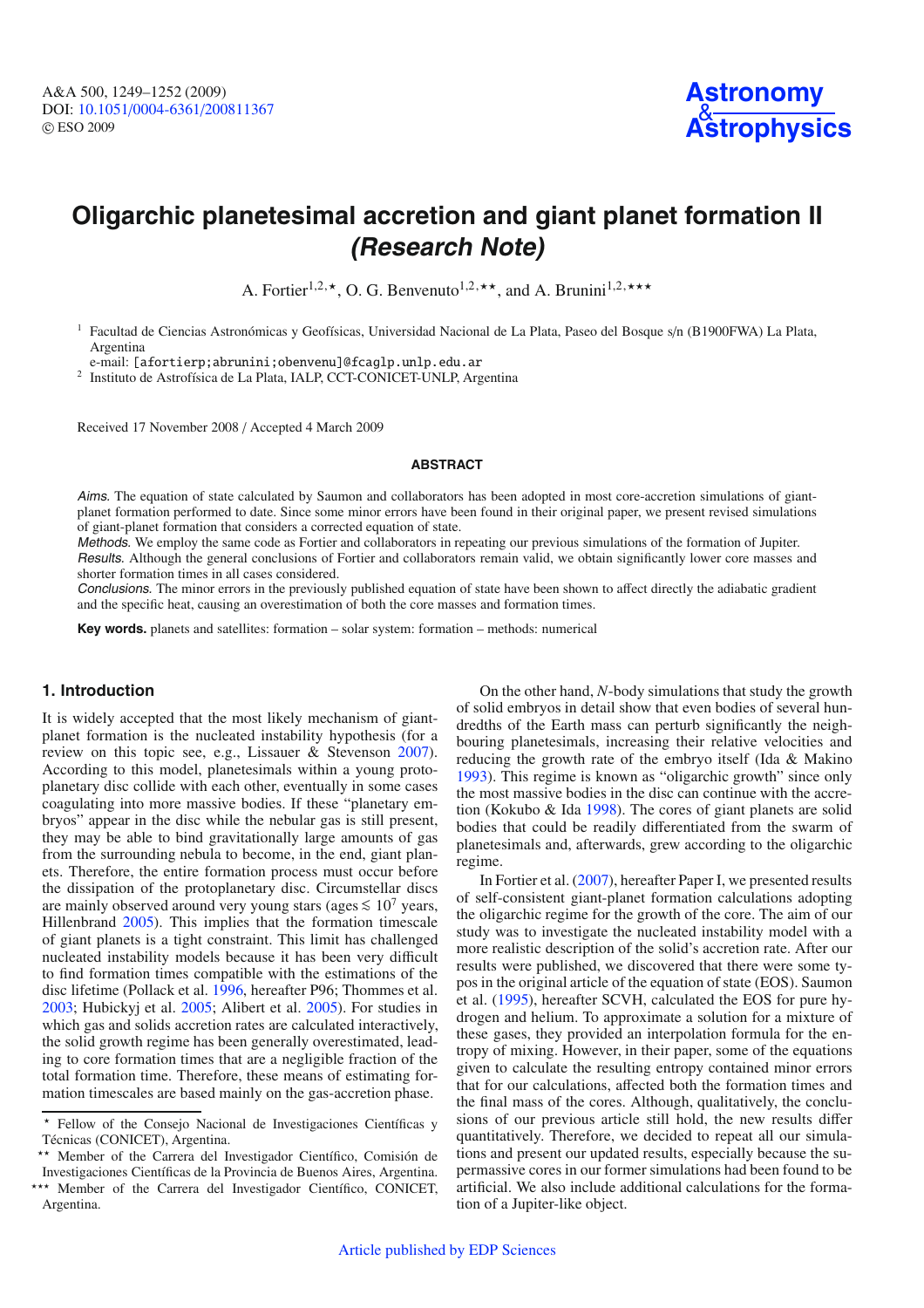### **2. The model in brief**

We summarise the main properties of our model, which are the same as in Paper I. We developed a numerical code to calculate the formation of giant planets in the framework of the core-instability hypothesis (Mizuno [1980,](#page-3-10) P96). We considered that the protoplanet is immersed in a disc, whose temperature and density profile correspond to the standard Minimum Mass Solar Nebula (MMSN) of Hayashi [\(1981\)](#page-3-11). We assumed a oligarchic growth regime for the core (Ida & Makino [1993\)](#page-3-6) from the beginning of the calculations<sup>1</sup>. The gas accretion was coupled in an interactive fashion with the accretion of planetesimals. The external radius of the protoplanet was defined to be  $R = \min[R_{\text{acc}}, R_{\text{H}}]$ , where  $R_{\text{acc}}$  is the accretion radius and  $R_{\text{H}}$  is the Hill radius. The full differential equations of stellar evolution were solved with an adaptation of a Henyey-type finite difference code. Radiative and convective transport are considered by applying the Schwarzschild criterion for the onset of convection. The adiabatic gradient was adopted as the temperature gradient in the latter case. For the grain opacities, we used the tables of Pollack et al.  $(1985)$ . For temperatures above  $10^3$  K, we considered Alexander & Ferguson [\(1994\)](#page-3-13) molecular opacities, which are available for  $T \leq 10^4$  K, and for higher temperatures we considered the opacities by Rogers & Iglesias [\(1992\)](#page-3-14). The EOS was that of SCVH.

SCVH calculated EOS tables for pure hydrogen and helium and suggested that for a mixture, the EOS can be approximated by interpolating the data in both tables. The equations required to complete the interpolations are given in Sect. 6 of SCVH. Unfortunately, there were some typos in their equations, and here we rewrite the equations in their correct form.

According to SCVH, the total entropy *S* of the mixture can be approximated to be

$$
S(P,T) = (1 - Y) S^{H}(P,T) + Y S^{He}(P,T) + S_{\text{mix}}(P,T)
$$
 (2)

where *Y* is the mass fraction of helium,  $S^{H}(P, T)$  ( $S^{He}(P, T)$ ) is the hydrogen (helium) entropy for a given pressure and temperature, and  $S<sub>mix</sub>$  is the ideal entropy of mixing, calculated to be

<span id="page-1-1"></span>
$$
S_{\text{mix}} = k_{\text{B}} \frac{1 - Y}{m_{\text{H}}} \frac{2}{1 + X_{\text{H}} + 3X_{\text{H}_2}} \times \{ \ln(1 + \beta \gamma) - X_{\text{e}}^{\text{H}} \ln(1 + \delta) + \beta \gamma \left[ \ln(1 + 1/\beta \gamma) \right] - X_{\text{e}}^{\text{H}_\text{e}} \ln(1 + 1/\delta) ] \}
$$
(3)

<span id="page-1-0"></span>where  $\beta$ ,  $\gamma$ , and  $\delta$  are

$$
\beta = \frac{m_{\rm H}}{m_{\rm He}} \frac{Y}{1 - Y},\tag{4}
$$

$$
\gamma = \frac{3}{2} \frac{(1 + X_{\text{H}} + 3X_{\text{H}_2})}{(1 + 2X_{\text{He}} + X_{\text{He}^+})},\tag{5}
$$

$$
\delta = \frac{2}{3} \frac{(2 - 2X_{\text{He}} - X_{\text{He}^+})}{(1 - X_{\text{H}_2} - X_{\text{H}})} \beta \gamma,
$$
\n(6)

$$
v_{\rm rel} \simeq \sqrt{\langle e_m^2 \rangle + \langle i_m^2 \rangle} v_{\rm k}.
$$
 (1)

respectively and  $X_A$  is the concentration of particles A. The logarithmic derivatives of the entropy with respect to the temperature and the pressure  $(S_T, S_P)$  are

<span id="page-1-2"></span>
$$
S_T = \frac{\partial \log S}{\partial \log T}\Big|_P =
$$
  
(1 - Y)  $\frac{S^{\text{H}}}{S} S_T^{\text{H}} + Y \frac{S^{\text{He}}}{S} S_T^{\text{He}} + \frac{S_{\text{mix}}}{S} \frac{\partial \log S_{\text{mix}}}{\partial \log T}\Big|_P,$  (7)

<span id="page-1-3"></span>
$$
S_P = \frac{\partial \log S}{\partial \log P}\Big|_T =
$$
  
(1 - Y)  $\frac{S^{\text{H}}}{S} S_P^{\text{H}} + Y \frac{S^{\text{He}}}{S} S_P^{\text{He}} + \frac{S_{\text{mix}}}{S} \frac{\partial \log S_{\text{mix}}}{\partial \log P}\Big|_T$ . (8)

In the original paper, the typos were in Eq. (56) of SCVH (here Eq. [\(6\)](#page-1-1)), where the factor  $\frac{2}{3}$  was instead written  $\frac{3}{2}$ , and in Eqs. (45)), and (46) (here Eqs.  $(\vec{7})$ , and [\(8\)](#page-1-3)), where the quotients  $\frac{S^H}{S}$  and  $\frac{S^H}{S}$  were instead written  $\frac{S}{S^H}$  and  $\frac{S}{S^H}$ , respectively.

We note that the values of  $S_T$  and  $S_P$  are important because they determine the adiabatic gradient  $\nabla_{ad}$ 

$$
\nabla_{\text{ad}} = \frac{\partial \log T}{\partial \log P}\bigg|_{S} = -\frac{S_P}{S_T} \,. \tag{9}
$$

Therefore, the errors in the EOS propagated in the measurement of the specific heat at constant pressure and more strongly in the adiabatic gradient. When comparing the values of  $\nabla_{ad}$  for both the correct and the incorrect table for the EOS, we found that the correct values are smaller, and that the average difference can be about 25% for the conditions in the interior of the protoplanet. Hence, in our previous study,  $\nabla_{ad}$  was overestimated. According to the Schwarzschild criterion, convection starts when  $\nabla > \nabla_{ad}$ . As a consequence, the development of extended convective regions was delayed, preventing an earlier contraction of the envelope. Therefore, the later occurrence of the runaway accretion of gas lengthened the formation time, allowing for a higher accretion rate of solids that produced very massive cores.

#### **3. Results**

Here we show the results obtained after replacement of the EOS. The initial model consisted of a solid embryo of  $5 \times 10^{-3}$   $M_{\oplus}$ placed at the current position of Jupiter (5.2 AU). We assumed that the core grows following the oligarchic regime, accreting planetesimals of the same size and density ( $\rho_p = 1.5 \text{ g cm}^{-3}$ ). We considered five different masses for the protoplanetary disc, from 6 to 10 times the MMSN, and two radii for the planetesimals: 10 and 100 km. As can be seen from Tables [1](#page-2-0) and [2,](#page-2-1) the impact of the EOS on the entire formation process is significant: formation times are shorter and core masses are notably smaller when the corrected formulae are used. In agreement with previous results, when the nebula mass increases, formation times become shorter and core masses higher; however, the increase in the core mass is not as significant as in calculations performed using the previous EOS. Also, when accreted planetesimals are smaller, formation times are notably shorter and cores are more massive. This agrees qualitatively with our previous results. We define the cross-over mass  $(M_{\text{cross}})$  to be the mass of the core when the protoplanet's total mass contains identical amounts of gas and solids, and the cross-over time  $(t_{\text{cross}})$  to be the elapsed time when the cross-over mass is reached. If we compare Tables 1 and 2, for the same disc mass, we see that the crossover time when accreted planetesimals have a radius of 10 km is,

Equation (5) of Paper I should read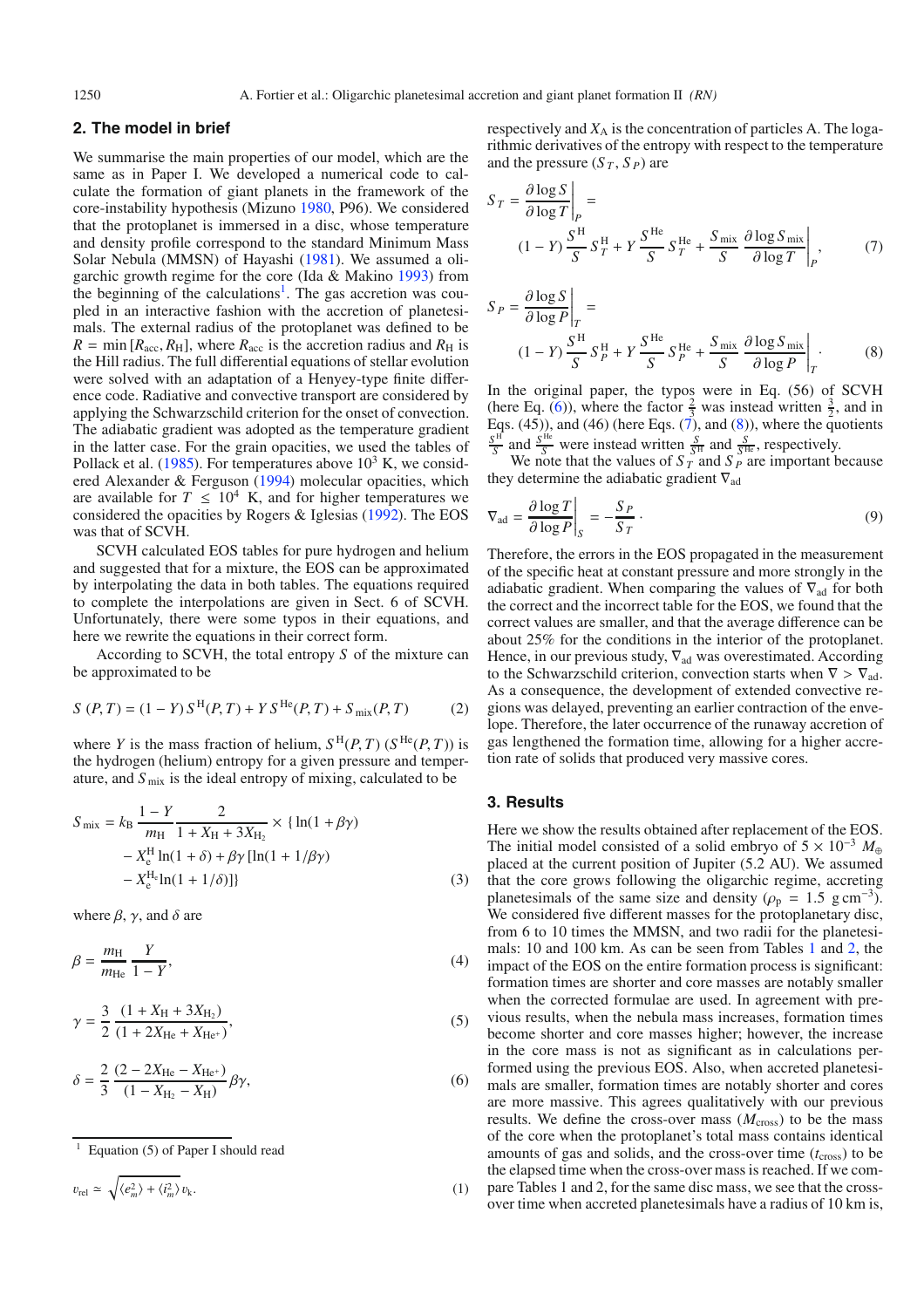<span id="page-2-0"></span>**Table 1.** Results of the formation of a Jupiter-like planet, where the accreted planetesimals have a radius of 100 km*<sup>a</sup>*.

<span id="page-2-1"></span>

| Disc    | Previous results |                | New results |                |  |
|---------|------------------|----------------|-------------|----------------|--|
| density |                  |                |             |                |  |
| [MMSN]  | Cross-           | Cross-         | Cross-      | Cross-         |  |
|         | over time        | over mass      | over time   | over mass      |  |
|         | [My]             | $[M_{\oplus}]$ | [My]        | $[M_{\oplus}]$ |  |
| 6       | 11.40            | 44.70          | 7.20        | 25.50          |  |
|         | 8.75             | 55.40          | 5.58        | 27.90          |  |
| 8       | 7.00             | 66.60          | 4.60        | 29.30          |  |
| 9       | 5.70             | 77.60          | 3.78        | 30.90          |  |
| 10      | 4.80             | 88.50          | 3.20        | 31.90          |  |

*<sup>a</sup>* The first column indicates the disc density in terms of the MMSN, the second and third columns show the results corresponding to Paper I, and the last two columns list the updated results for exactly the same conditions but with the corrected interpolation formulae for the SCVH's EOS for a mixture of hydrogen and helium.

<span id="page-2-2"></span>**Table 2.** The same as in Table 1 but considering that the radius of the accreted planetesimals is 10 km.

| Disc<br>density | Previous results |               | New results |                |  |
|-----------------|------------------|---------------|-------------|----------------|--|
| [MMSN]          | Cross-           | Cross-        | Cross-      | Cross-         |  |
|                 | over time        | over mass     | over time   | over mass      |  |
|                 | [My]             | $[M_{\oplus}$ | [My]        | $[M_{\oplus}]$ |  |
| 6               | 4.95             | 46.70         | 2.43        | 31.80          |  |
|                 | 3.53             | 58.70         | 1.97        | 34.80          |  |
| 8               | 2.65             | 71.40         | 1.49        | 36.80          |  |
| 9               | 2.00             | 84.85         | 1.32        | 38.60          |  |
| 10              | 1.65             | 99.00         | 1.10        | 39.90          |  |

**Table 3.** Input parameters for cases J1, J3 and J7 of P96*<sup>a</sup>*.

| Case |                                 |                                   |                | $r_{\rm p}$ | $t_{\text{cross}}$ | $M_{\rm cross}$ |
|------|---------------------------------|-----------------------------------|----------------|-------------|--------------------|-----------------|
|      | $\left[\text{g cm}^{-2}\right]$ | $\left[ \text{g cm}^{-3} \right]$ | K <sub>1</sub> | [km]        | [Mv]               | $[M_{\oplus}]$  |
| J1   | 10                              | $5 \times 10^{-11}$               | 150            | 100         | 7.58               | 16.17           |
| J3   | 15                              | $5 \times 10^{-11}$               | 150            | 100         | 1.51               | 29.61           |
| J7   | 10                              | $5 \times 10^{-11}$               | 150            |             | 694                | 16.18           |

<sup>*a*</sup> Here  $\Sigma$  is the solids surface density of the disc,  $\rho$  is the nebular density, *T* is the nebular temperature (all at the position of Jupiter) and  $r_p$  is the radius of accreted planetesimals. The results of P96 for  $t_{\text{cross}}$  and  $M_{\text{cross}}$ are also listed.

on average, 3 times shorter than when planetesimals have a radius of 100 km, and the mass of the core is ∼25% higher. The total formation time does not differ much from the cross-over time, especially for the more massive nebulae. On the other hand, core masses at the end of the simulation can be several Earth masses higher than the corresponding cross-over mass, especially if the isolation mass was not reached.

In Paper I, we presented, for comparison, a simulation of the formation of Jupiter with the same initial and boundary conditions as in Case J3 of P96 (see Table [3\)](#page-2-2). The main difference between P96's calculations and ours is the solids accretion regime prescribed, which in their case is faster than the oligarchic regime considered here. The recalculated cross-over time is 13.2 My and the cross-over mass, 21.4  $M_{\oplus}$  (previously  $t_{\text{cross}} \sim 19$  My and  $M_{\text{cross}} \sim 29$   $M_{\oplus}$ ). Although  $t_{\text{cross}}$  is now shorter, it is still one order of magnitude longer than in the simulation of P96, where  $t_{\text{cross}} \approx 1.5$  Myr. This clearly illustrates the impact of the core accretion rate on the formation timescale, because the time required to form an oligarchically growing core represents a significant fraction of the total formation time of

<span id="page-2-3"></span>

**[Fig. 1.](http://dexter.edpsciences.org/applet.php?DOI=10.1051/0004-6361/200811367&pdf_id=1)** Cumulative masses as a function of time for the formation of a Jupiter-like object. With a solid line, we plot the total mass, with a dashed line the core mass, and with a dotted line the envelope mass. Nebular conditions are the same as in Case J3 of P96. We considered three cases: one where the radius of accreted planetesimals is as in the original case ( $r_p$  = 100 km) and the other two for  $r_p$  = 10 km and  $r_p = 1$  km. Clearly, the formation time is strongly dependent on the planetesimal's radius, while the mass of the core at the moment of crossover remains approximately the same.

the planet. This is a consequence of the gravitational perturbations produced by the embryo on the surrounding planetesimals, as it increases their relative velocities preventing mutual accretion. Planetesimals then become less effectively captured by the protoplanet. If we consider again the same conditions as for Case J3 but reduce the radius assigned to the incoming planetesimals we find that: for  $r_p = 10$  km,  $t_{cross}$  is 3.7 My and  $M_{cross}$ is 25.5  $M_{\oplus}$ , and for  $r_{\rm p} = 1$  km,  $t_{\rm cross}$  is 1.4 My and  $M_{\rm cross}$  is 28.8  $M_{\oplus}$  (Fig. [1\)](#page-2-3). We note that the formation time is strongly dependent on planetesimals radii, being shorter when the considered radius is smaller. From this example, we clearly see that by just reducing the planetesimal's radius from 100 to 1 km (all of which are plausible values), the formation time becomes one order of magnitude shorter.

We also performed, for completeness, simulations with the same conditions of the nominal Case J1 of P96, considering the oligarchic growth for the core. The difference between Case J1 and Case J3 is only the initial surface density of the protoplanetary disc at the position of Jupiter; being lower in Case J1 (see Table [3.](#page-2-2) We note that these nebula conditions are compatible with a 3 MMSN). Our results for Case J1 are  $t_{\text{cross}} \approx 23.25 \text{ My}$ and  $M_{cross} \approx 15.75 M_{\oplus}$ , while in P96  $t_{cross} \approx 7.6 M_y$  and  $M_{\text{cross}} \simeq 16.17 M_{\oplus}$ . Although the cross-over mass is almost the same in both simulations, the time of cross-over in our case is three times longer due to the adoption of a slower solids accretion regime. If we considered that the radii of the accreted planetesimals are 10 km, instead of 100 km, we found that  $t_{\text{cross}} \approx 9.75$  My, while the cross-over mass remains practically unchanged. However, a very different situation is evident for  $r_p = 1$  km: in this case, we do not find a stable solution (Fig. [2\)](#page-3-15). P96 calculated this simulation (case J7) and their results are stable, being  $t_{\text{cross}} \approx 6.94 \text{ My and } M_{\text{cross}} \approx 16.18 M_{\oplus}$ . Unstable solutions as presented here were first found in Benvenuto et al. [\(2007\)](#page-3-16), but in their article the incorrectly interpolated EOS of SCVH was used. A detailed analysis of this simulation confirms that the conclusions of Benvenuto et al. [\(2007\)](#page-3-16) also remain valid.